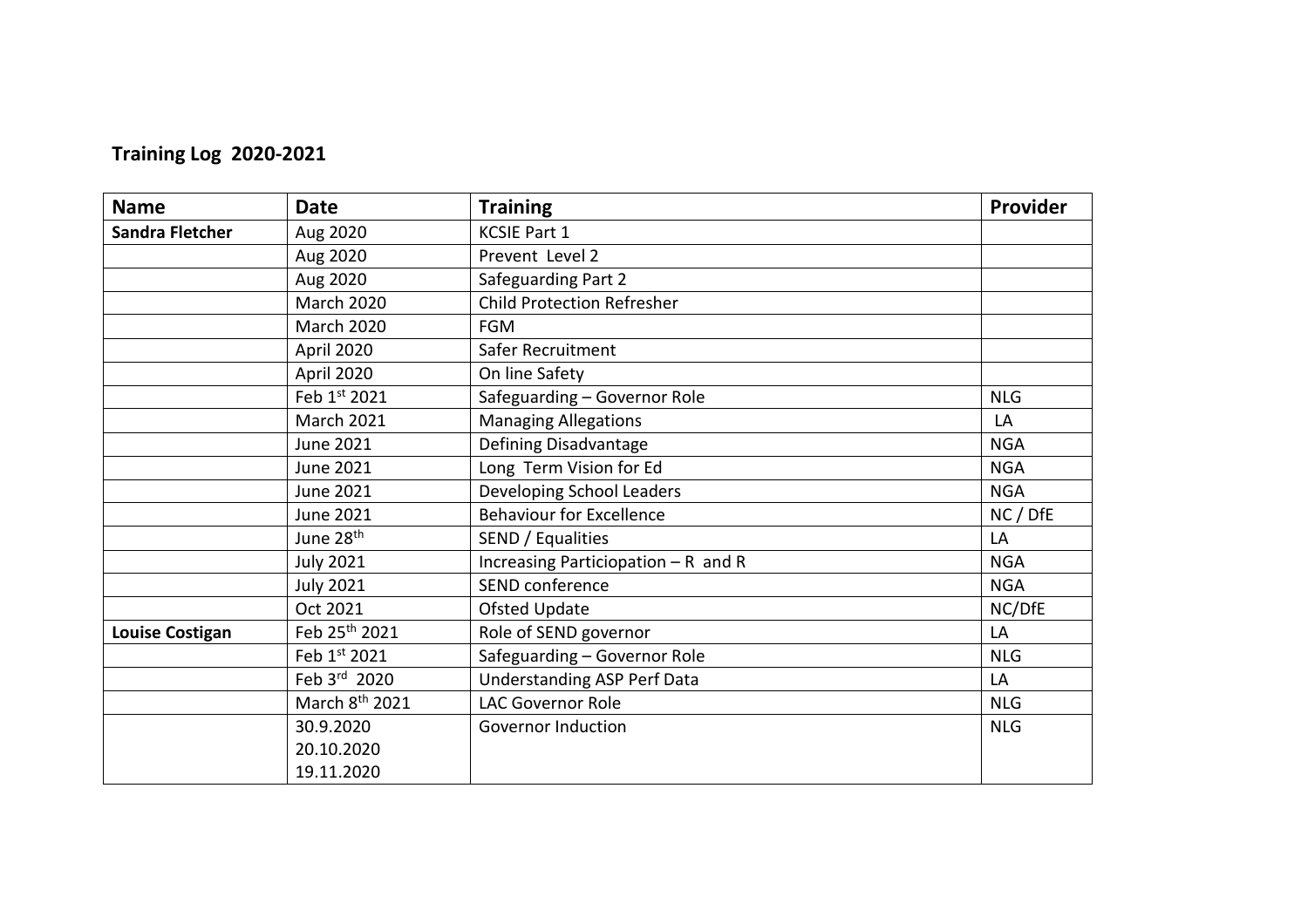|                         | June 28 <sup>th</sup>      | SEND / Equalities                                         | LA           |
|-------------------------|----------------------------|-----------------------------------------------------------|--------------|
| <b>Carolyn Toogood</b>  | 30.9.2020                  | <b>Governor Induction</b>                                 | <b>NLG</b>   |
|                         | 20.10.2020                 |                                                           |              |
|                         | 19.11.2020                 |                                                           |              |
|                         | 28.9.2020                  | <b>Child Protection</b>                                   | <b>Flick</b> |
|                         | 28.9.2020                  | Slips Trips and Falls                                     | <b>Flick</b> |
|                         | 28.9.2020                  | <b>Fire Safety Basics</b>                                 | <b>Flick</b> |
|                         | 28.9.2020                  | <b>KCSIE</b>                                              | <b>Flick</b> |
|                         | 29.9.2020                  | Prevention of radicalisation                              | <b>Flick</b> |
|                         | Feb 1st 2021               | Safeguarding - Governor Role                              | <b>NLG</b>   |
|                         | March 8 <sup>th</sup> 2021 | <b>LAC Governor Role</b>                                  | <b>NLG</b>   |
|                         | June 28 <sup>th</sup>      | SEND / Equalities                                         | LA           |
| Carla Estrada           | 30.9.2020                  | <b>Governor Induction</b>                                 | <b>NLG</b>   |
|                         | 20.10.2020                 |                                                           |              |
|                         | 19.11.2020                 |                                                           |              |
|                         | Feb 1st 2021               | Safeguarding - Governor Role                              | <b>NLG</b>   |
|                         | March 8th 2021             | <b>LAC Governor Role</b>                                  | <b>NLG</b>   |
| <b>Heather Scullion</b> | 30.9.2020                  | <b>Governor Induction</b>                                 | <b>NLG</b>   |
|                         | 20.10.2020                 |                                                           |              |
|                         | 19.11.2020                 |                                                           |              |
|                         | Feb 1st 2021               | Safeguarding - Governor Role                              | <b>NLG</b>   |
|                         | March 8 <sup>th</sup> 2021 | <b>LAC Governor Role</b>                                  | <b>NLG</b>   |
|                         | June 28 <sup>th</sup>      | SEND / Equalities                                         | LA           |
| <b>Debs Robinson</b>    | 2016                       | <b>Governor Induction</b>                                 | <b>DTSA</b>  |
|                         | 2016                       | <b>Head Teacher Appraisal</b>                             | <b>DTSA</b>  |
|                         | <b>March 2019</b>          | <b>Challenging Questions and Courageous Conversations</b> | <b>DTSA</b>  |
|                         | <b>Nov 2020</b>            | Prevent Level 2                                           |              |